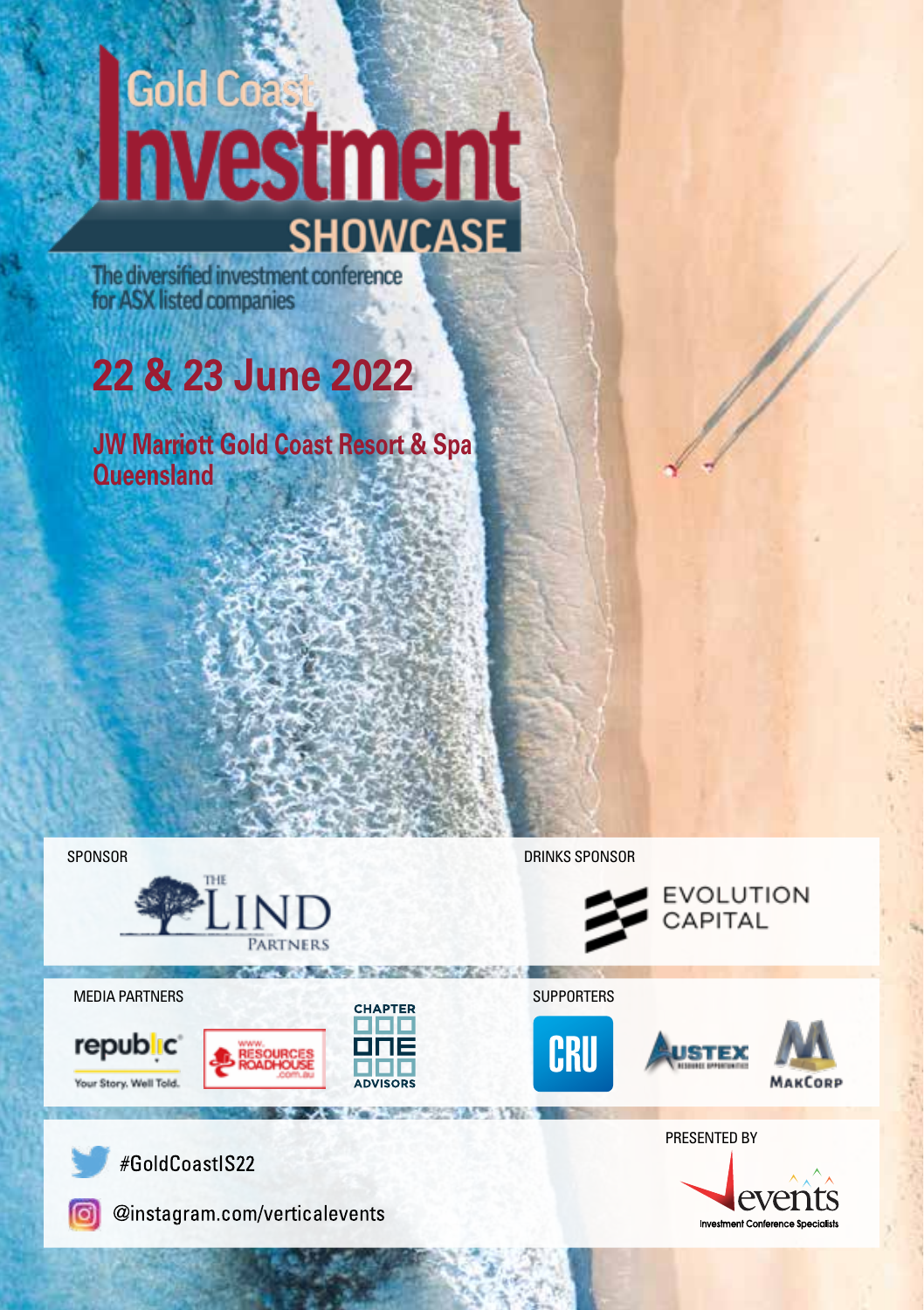### **Sold Coast** fm ent ρ **SHOWCASE**

.<br>The diversified investment conference<br>or ASX listed companies

### **WEDNESDAY 22 JUNE 2022**

| 8.00am             | Delegate Arrival   Tea & Coffee Served                                                                                               |                  |
|--------------------|--------------------------------------------------------------------------------------------------------------------------------------|------------------|
| 8.30am             | <b>Opening Address</b>                                                                                                               |                  |
| 8.45am             | Battery Supply Chains Heating Up - What To Watch For In 2022 & Beyond<br>Harry Fisher - Senior Analyst, Battery Metals<br><b>CRU</b> |                  |
| 9.00am             | <b>Charger Metals NL</b> David Crook - Managing Director & CEO                                                                       | <b>CHR</b>       |
| 9.15am             | <b>Sunshine Gold Ltd Damien Keys - Managing Director</b>                                                                             | <b>SHN</b>       |
| 9.30am             | <b>Medallion Metals Ltd Paul Bennett - Managing Director</b>                                                                         | MM <sub>8</sub>  |
| 9.45am             | Platina Resources Ltd Corey Nolan - Managing Director                                                                                | <b>PGM</b>       |
| 10.00am            | Thomson Resources Ltd David Williams - Executive Chairman                                                                            | <b>TMZ</b>       |
| $10.15$ am         | Race Oncology Ltd Dr Daniel Tillett - Chief Scientific Officer                                                                       | <b>RAC</b>       |
| $10.30$ am         | <b>MORNING TEA</b>                                                                                                                   |                  |
| 11.00am            | Yandal Resources Ltd Tim Kennedy - Managing Director                                                                                 | <b>YRL</b>       |
| 11.15am            | Clean TeQ Water Ltd Willem Vriesendorp - Chief Executive Officer                                                                     | <b>CNQ</b>       |
| 11.30am            | <b>Godolphin Resources Ltd Jeneta Owens - Managing Director</b>                                                                      | <b>GRL</b>       |
| 11.45am            | <b>Black Cat Syndicate Ltd Gareth Solly - Managing Director</b>                                                                      | BC <sub>8</sub>  |
| 12.00pm            | Little Green Pharma Ltd Fleta Solomon - Chief Executive Officer                                                                      | <b>LGP</b>       |
| 12.15pm            | Neurotech International Ltd Dr Alexandra Andrews - Chief Executive Officer                                                           | <b>NTI</b>       |
| 12.30pm            | Sayona Mining Ltd Paul Crawford - Executive Director & CFO                                                                           | <b>SYA</b>       |
| 12.45pm            | <b>LUNCH</b>                                                                                                                         |                  |
| 1.30 <sub>pm</sub> | <b>Rincon Resources Ltd Gary Harvey - Managing Director</b>                                                                          | <b>RCR</b>       |
| 1.45 <sub>pm</sub> | Arovella Therapeutics Ltd Dr Michael Baker - Managing Director & CEO                                                                 | <b>ALA</b>       |
| 2.00 <sub>pm</sub> | <b>Okapi Resources Ltd Andrew Ferrier - Managing Director</b>                                                                        | OKR              |
| 2.15 <sub>pm</sub> | <b>Firetail Resources Ltd Brett Grosvenor - Executive Chairman</b>                                                                   | FTL.             |
| 2.30pm             | My Foodie Box Ltd Mai Hughes - Chief Executive Officer                                                                               | <b>MBX</b>       |
| 2.45pm             | Venture Minerals Ltd Andrew Radonjic - Managing Director                                                                             | <b>VMS</b>       |
| 3.00pm             | AFTERNOON TEA                                                                                                                        |                  |
| 3.30pm             | Living Cell Technologies Ltd Dr Belinda Di Bartolo - Chief Operating Officer                                                         | LCT              |
| 3.45pm             | SensOre Ltd Richard Taylor - CEO & Director                                                                                          | S <sub>3</sub> N |
| 4.00pm             | <b>Black Canyon Ltd Brendan Cummins - Executive Director</b>                                                                         | <b>BCA</b>       |
| 4.15pm             | De.mem Ltd Andreas Kroell - Chief Executive Officer                                                                                  | <b>DEM</b>       |
| 4.30pm             | <b>Island Pharmaceuticals Ltd</b> Dr Paul MacLeman - Executive Chairman                                                              | ILA              |
| 4.45pm             | <b>Caprice Resources Ltd Andrew Muir - Managing Director</b>                                                                         | <b>CRS</b>       |
| 5.00pm             | Austral Resources Australia Ltd Dan Jauncey - Executive Director                                                                     | AR <sub>1</sub>  |
| 5.15pm             | DAY 1 CLOSE                                                                                                                          |                  |

**CONFERENCE DRINKS, Exhibition Area | Sponsored by Evolution Capital**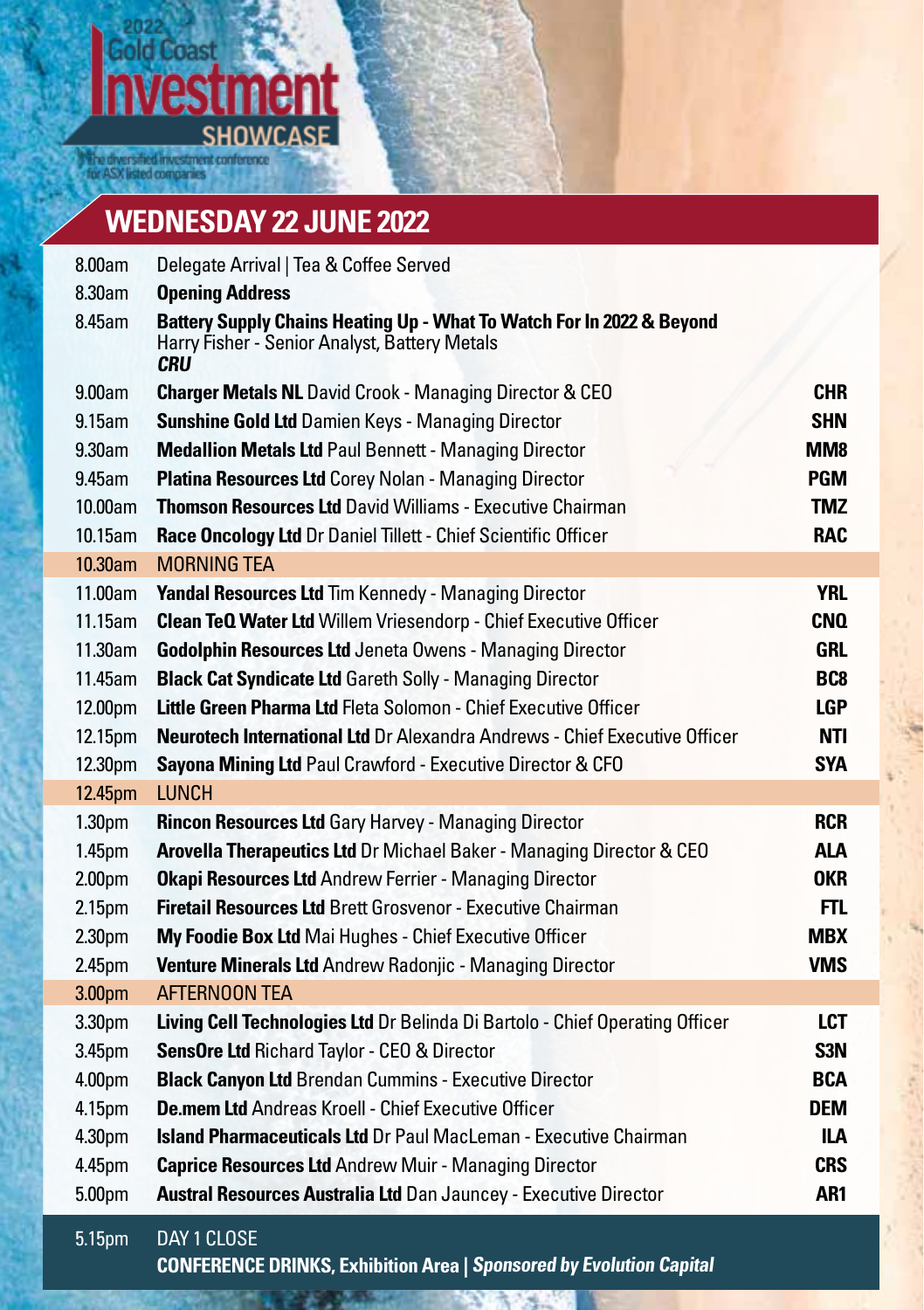## <sup>2022</sup><br>Gold Coast men **SHOWCASE**

The diversified investment conference<br>for ASX listed companies

### **THURSDAY 23 JUNE 2022**

| 8.00am             | Delegate Arrival   Tea & Coffee Served                                                   |                 |
|--------------------|------------------------------------------------------------------------------------------|-----------------|
| 9.00am             | <b>QEM Ltd</b> Joanne Bergamin - Communications Director                                 | <b>QEM</b>      |
| 9.15am             | <b>Accelerate Resources Ltd Yaxi Zhan - Managing Director</b>                            | AX <sub>8</sub> |
| 9.30am             | <b>GreenTech Metals Ltd Tom Reddicliffe - Executive Director</b>                         | <b>GRE</b>      |
| 9.45am             | <b>Openn Negotiation Ltd Peter Gibbons - Managing Director</b>                           | <b>OPN</b>      |
| 10.00am            | <b>Stonehorse Energy Ltd David Deloub - Executive Director</b>                           | <b>SHE</b>      |
| 10.15am            | <b>Aurora Energy Metals Ltd Greg Cochran - Managing Director</b>                         | 1AE             |
| 10.30am            | <b>AuKing Mining Ltd Paul Williams - Chief Executive Officer</b>                         | <b>AKN</b>      |
| 10.45am            | <b>MORNING TEA</b>                                                                       |                 |
| $11.15$ am         | <b>Tamboran Resources Ltd</b> David Close - Vice President Operations & External Affairs | <b>TBN</b>      |
| 11.30am            | ABx Group Ltd Dr Mark Cooksey - Chief Executive Officer                                  | <b>ABX</b>      |
| 11.45am            | Technology Metals Australia Ltd Ian Prentice - Managing Director                         | <b>TMT</b>      |
| 12.00pm            | <b>Marvel Gold Ltd</b> Chris van Wijk - Managing Director                                | <b>MVL</b>      |
| 12.15pm            | <b>Tambourah Metals Ltd Rita Brooks - Executive Chairperson</b>                          | <b>TMB</b>      |
| 12.30pm            | <b>Matsa Resources Ltd Pascal Blampain - Executive Director</b>                          | <b>MAT</b>      |
| 12.45pm            | <b>Dreadnought Resources Ltd Dean Tuck - Managing Director</b>                           | <b>DRE</b>      |
| 1.00 <sub>pm</sub> | NeuroScientific Biopharmaceuticals Ltd Matt Liddelow - Managing Director & CEO           | <b>NSB</b>      |
| 1.15 <sub>pm</sub> | <b>LUNCH</b>                                                                             |                 |
| 2.00 <sub>pm</sub> | <b>Akora Resources Ltd Paul Bibby - Managing Director &amp; CEO</b>                      | <b>AKO</b>      |
| 2.15 <sub>pm</sub> | <b>Omnia Metals Group Ltd James Warren - Managing Director</b>                           | <b>OM1</b>      |
| 2.30 <sub>pm</sub> | <b>Aurumin Ltd Brad Valiukas - Managing Director</b>                                     | <b>AUN</b>      |
| 2.45pm             | <b>Miramar Resources Ltd Allan Kelly - Executive Chairman</b>                            | M <sub>2R</sub> |
| 3.00 <sub>pm</sub> | Taruga Minerals Ltd Thomas Line - Chief Executive Officer                                | <b>TAR</b>      |
| 3.15pm             | ResApp Health Ltd Brian Leedman - Executive Director                                     | <b>RAP</b>      |
| 3.30pm             | <b>Panel Session</b>                                                                     |                 |
| 3.45pm             | AFTERNOON TEA & CONFERENCE CLOSE                                                         |                 |

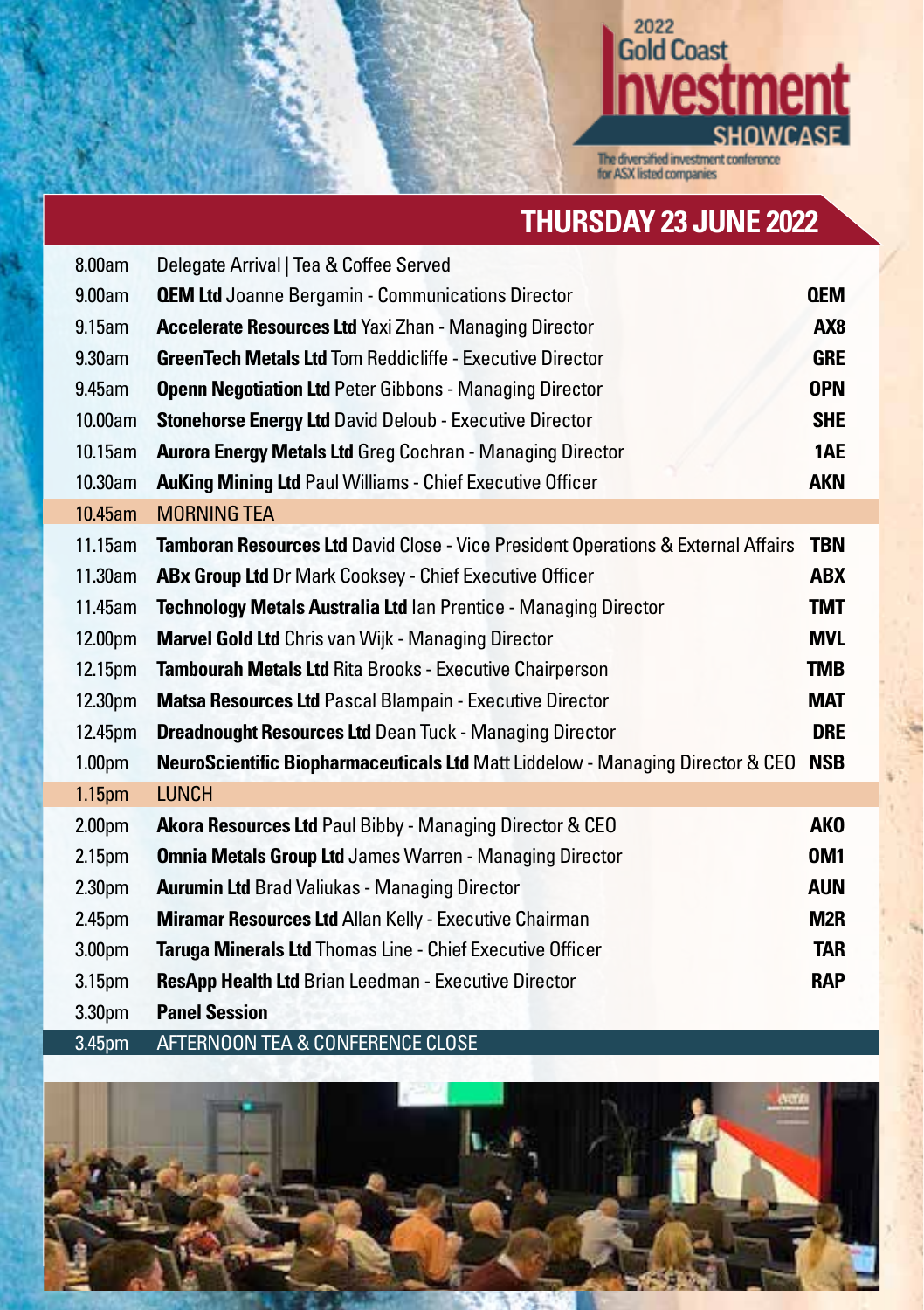## $ABx$  Group

### **ABx Group Ltd (ASX: ABX)**

Strategic Minerals & Chemicals

### THURSDAY - SESSION 2, 11.30AM | BOOTH #25 [abxgroup.com.au](http://abxgroup.com.au) abxgroup.com.au abxgroup.com.au

Creating new sources and technologies for the supply of strategic minerals and chemicals:

- 1. Multiple discoveries of the ideal type of rare earth deposit in northern Tasmania.
- 2. Production of aluminium fluoride, essential for aluminium smelting, from recycled waste.
- 3. Mining and enhancing the value of bauxite resources for cement, aluminium and fertilisers.



### **Accelerate Resources Ltd (ASX: AX8)**

Manganese, Manganese EV Batteries, Woodie Woodie North

THURSDAY - SESSION 1.9.15AM | BOOTH #48 [ax8.com.au](http://ax8.com.au) Ax8.com.au Ax8.com.au Ax8.com.au Ax8.com.au Ax8.com.au Ax8.com.au

Accelerate Resources is an Australian Manganese focused resource Company, our vision is to become the next Australian manganese producer and supply high-grade manganese, a critical mineral, to the steel and Electric Vehicle battery industries. The company's flagship project Woodie Woodie North Manganese project, located in the Pilbara, WA, home to world class high grade Manganese deposit. The project is close to road, rail, port and gas pipeline infrastructure.



### **Akora Resources Ltd (ASX: AKO)**

Iron Ore, Green Steel

THURSDAY - SESSION 3, 2.00PM | BOOTH #36 [akoravy.com](http://akoravy.com)

Akora Resources is focused on the high-grade Bekisopa Iron Ore Project in Madagascar. The 195Mt Resource features several high-grade lump and fines material grading up to 67%+ Fe and potential DSO up to 69% Fe. The project outcrops over 6km and can expand further.



### **Arovella Therapeutics Ltd (ASX: ALA)**

Novel Cell Therapy Platform To Treat Cancer

WEDNESDAY - SESSION 3, 1.45PM | BOOTH #31 [arovella.com](http://arovella.com) and arovella.com arovella.com

Arovella Therapeutics is a biotechnology company focused on developing therapies to treat human disease, focused on oncology and conditions impacting the central nervous system. Arovella is developing its invariant natural killer T (iNKT) cell therapy platform from Imperial College London to treat blood cancers, in addition to its DKK1-peptide targeting technology licenced from MD Anderson, which can be used in conjunction with the iNKT cell therapy platform.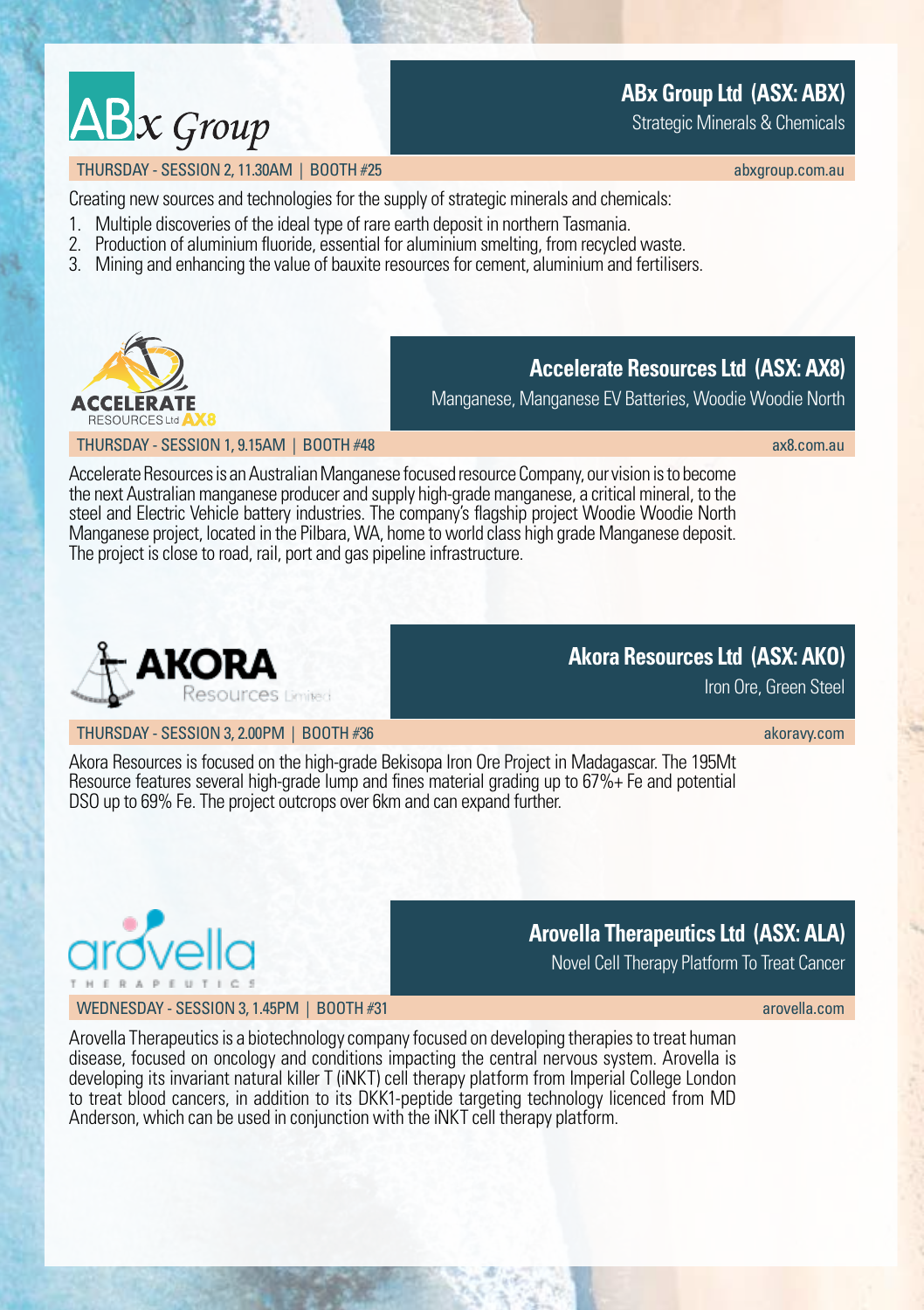### **AuKing Mining Ltd (ASX: AKN)**

Copper, Zinc, Cobalt

### THURSDAY - SESSION 1, 10.30AM | BOOTH #34 [aukingmining.com](https://www.aukingmining.com/site/content/)

**AKN** 

AKN is an emerging participant in the Critical Minerals sector – seeking to develop its Koongie Park copper, zinc, silver and cobalt project in north-eastern Western Australia. The project has a JORC resource estimate of 8.9Mt @ 1.01% Cu, 3.67% Zn, 0.16g/t Au, 32g/t Ag and 0.77% Pb.

A 7,500m drilling program is currently underway at Koongie Park targeting certain high priority areas.



 $#$ I Iranium  $#$ I ithium  $#$ 1AF

THURSDAY - SESSION 1, 10.15AM | BOOTH #40 [auroraenergymetals.com](http://auroraenergymetals.com)

Listed in May 2022, Aurora is a unique uranium-lithium play with its flagship, the Aurora Energy Metals Project, located in south-eastern Oregon. The Project has a significant, well-defined, shallow uranium mineral resource, whilst the overlying and surrounding lakebed sediments host lithium-rich zones. Aurora aims to produce these minerals which are critical for the USA's transition to a low emissions energy future.

### THURSDAY - SESSION 3, 2.30PM | BOOTH #5

Aurumin is a gold focussed mineral exploration company with a portfolio of projects located near Southern Cross and Sandstone in Western Australia.

The Company is focused on improving and expanding the existing 784,000oz Au mineral resource at Central Sandstone and moving to a decision to mine.

Exploration is active across all project locations, including at historical producing operations Mt Dimer and Mt Palmer.



### **Austral Resources Australia Ltd (ASX: AR1)**

#miningaustralia #coppermining #copper #exploration

### WEDNESDAY - SESSION 4, 5.00PM | BOOTH #12 [australres.com](http://australres.com) and australres.com australres.com

AR1 is a copper producer operating in Mt Isa, Queensland. Austral has infrastructure in situ with a replacement value of ~A\$160M and over 2,000km<sup>2</sup> tenement package in one of the world's most prolific copper regions. Austral's SXEW processing plant produces LME Grade A copper cathode with a nameplate capacity of 30,000tpa.Austral's Anthill oxide copper mine is expected to produce 40,000t of copper cathode over a four-year period from mid-2022.



**AUKING** 



### **Aurumin Ltd (ASX: AUN)**

#Gold #Sandstone #Exploration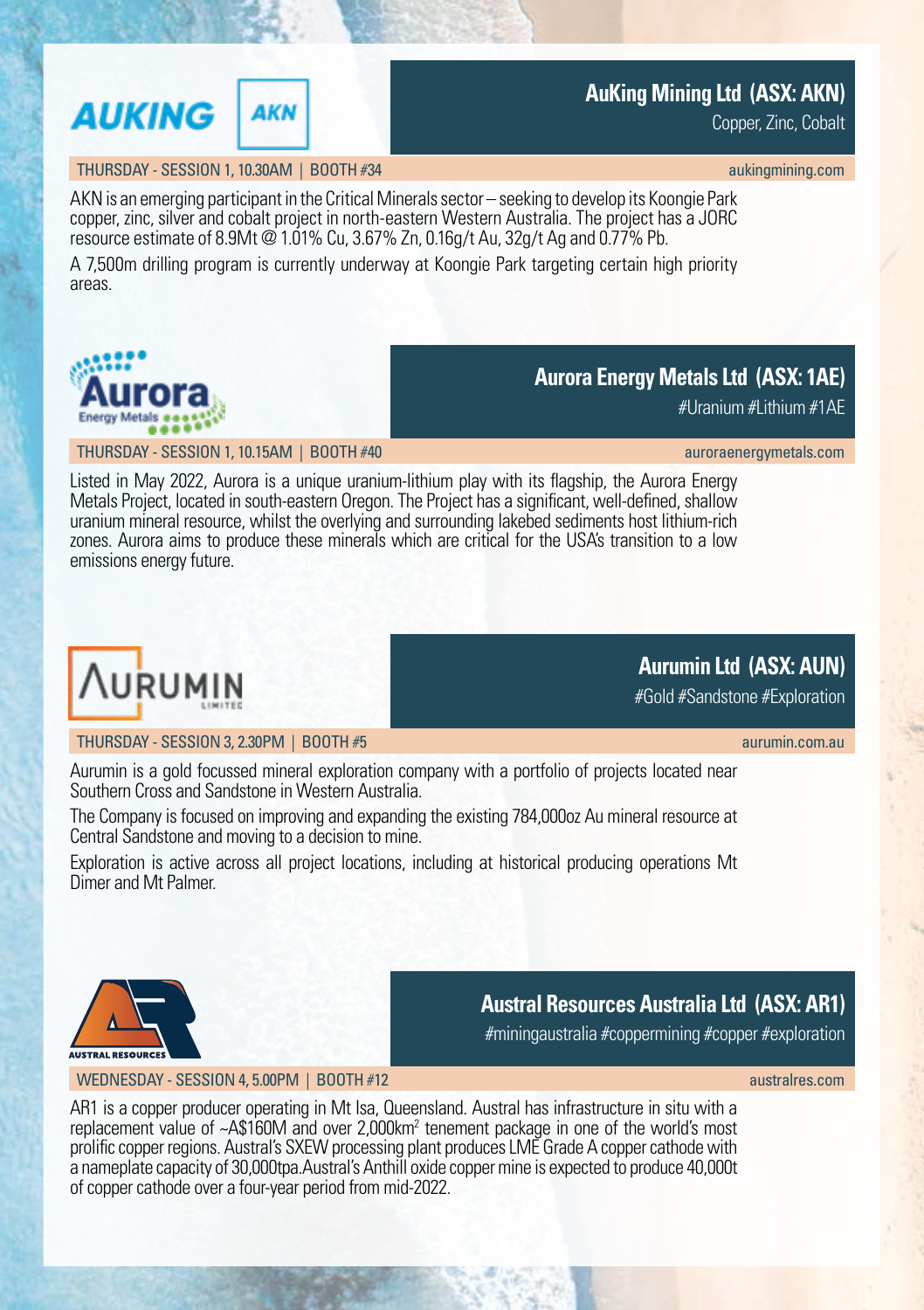

### **Black Canyon Ltd (ASX: BCA)**

#Manganese #Pilbara #WA

WEDNESDAY - SESSION 4, 4.00PM | BOOTH #44 [blackcanyon.com.au](https://blackcanyon.com.au/) blackcanyon.com.au

Black Canyon explores for manganese located in the Pilbara region of Western Australia. The Company has a portfolio of 100% owned and joint venture tenements (51%) with Carawine Resources. Since listing in May 2021, Black Canyon has defined manganese mineral resources of 104 Mt at 10.5% Mn at two deposits including 33 Mt @ 12.8% Mn within the Flanagan Bore Project, with significant upside potential across the portfolio. The Company is focused on progressing Flanagan Bore into the study stage during 2022 whilst expanding its exploration program across its other projects.



### **Black Cat Syndicate Ltd (ASX: BC8)**

#Gold #BC8

### WEDNESDAY - SESSION 2, 11.45AM | BOOTH #18 [blackcatsyndicate.com.au](https://www.blackcatsyndicate.com.au/) blackcatsyndicate.com.au

Black Cat Syndicate Limited is a fast-growing Western Australian gold explorer. Listed on the ASX in 2018, they have established a substantial and growing portfolio of high-grade gold resources in the prime WA gold regions of Eastern Goldfields, Eastern Pilbara, and the Tanami.

Since listing, BC8 have rapidly added to their Resource base, which now stands at over 2 million ounces and growing. This is achieved through low cost, effective exploration, and strategic value adding acquisitions. They aim to move quickly to self-sustaining operations to continue to grow and deliver value to employees, shareholders, and the communities in which they operate.

### **Bulletin ŔESOURCES**

### EXHIBITING ONLY | BOOTH #15 [bulletinresources.com](https://www.bulletinresources.com/)

### **Bulletin Resources Ltd (ASX: BNR)**

A Well-Funded Lithium & Gold Explorer

Bulletin is a well-funded lithium and gold explorer. The flagship Ravensthorpe Lithium Project is located only 12km from the operating Mt Cattlin lithium mine in Western Australia's southwest. High grade spodumene samples up to 7.04 %Li2O from rock chips of the outcropping pegmatites within a 4km trend attest to the prospectivity of the project. Drilling is scheduled to commence upon receival of environmental permits.



### **Caprice Resources Ltd (ASX: CRS)**

Gold, Base Metals

WEDNESDAY - SESSION 4, 4,45PM | BOOTH #10 capriceres companies and [capriceresources.com](https://www.capriceresources.com/)

Caprice holds over 150km<sup>2</sup> in the Cue Goldfield, WA. The focus is the Island Gold Project which has had historic high grade mining, yet minimal modern exploration. Recent drilling has delineated the Solis prospect, a +1km gold anomaly discovered beneath Lake Austin. Caprice also has the polymetallic Northampton Base Metals Project, project which includes historical lead-silver-copper mines that were operational between 1850 and 1973.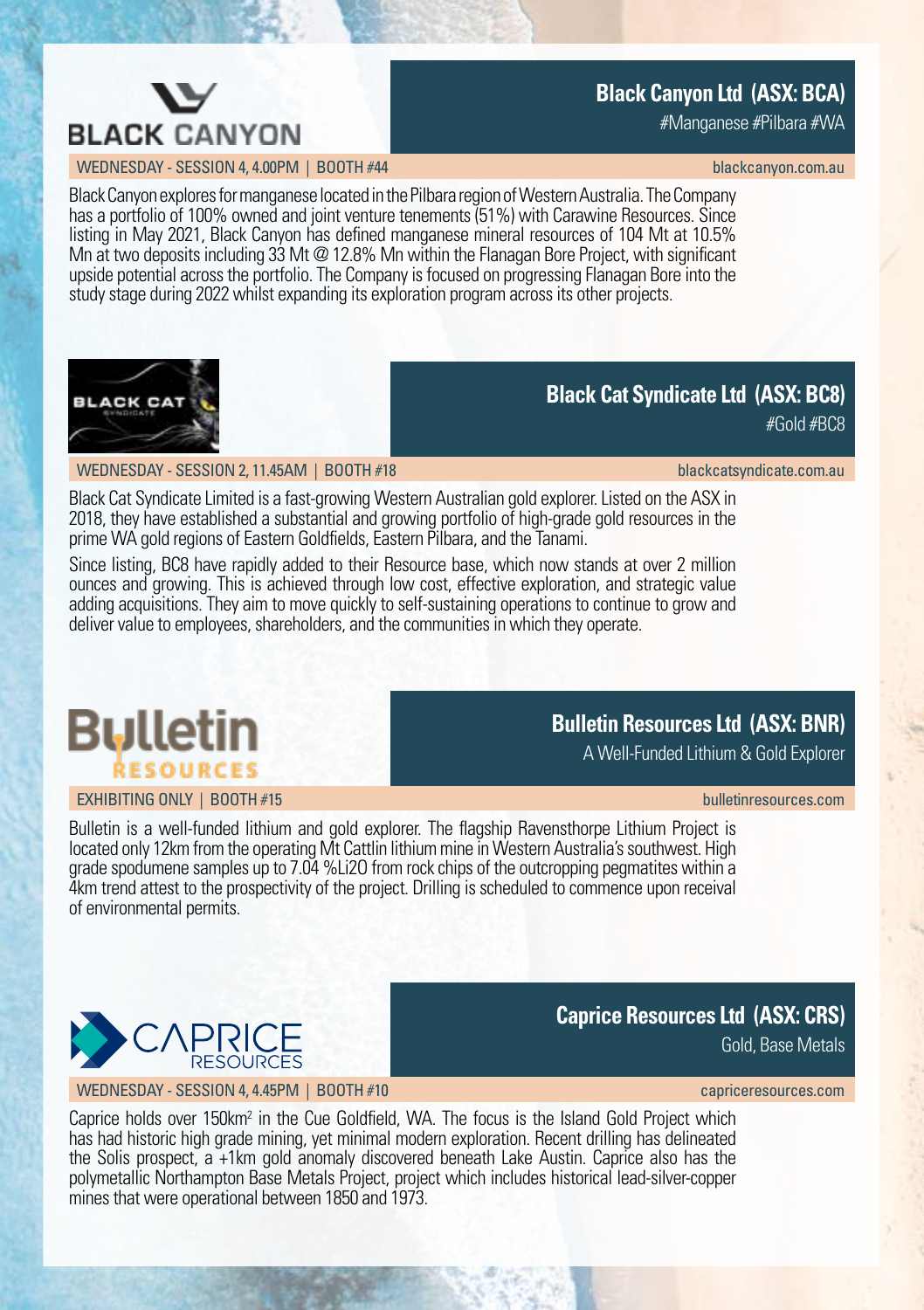

### **Charger Metals NL (ASX: CHR)**

#Lithium #Nickel #PGEs

### WEDNESDAY - SESSION 1,9.00AM | BOOTH #32 [chargermetals.com.au](https://chargermetals.com.au/).

Charger Metals listed in July 2021 as an emerging exploration company, focussed on battery metals in three emerging provinces. Charger's projects include:

• The Coates Ni-Cu-PGE Project, WA. Located approximately 25km SE of the Julimar Ni-Cu-PGE Project (ASX: CHN) where drilling is about to commence.

• The Bynoe Lithium Project in the NT adjacent to the Finnis Lithium Project it expects to be drilling in the short term.

• The Lake Johnston Lithium Project, in WA where it has discovered a swarm of outcropping spodumene pegmatites and drilling planning has commenced.



**Clean TeQ Water Ltd (ASX: CNQ)**

Water & Metal Technology & Recycling, Tailings Management

WEDNESDAY - SESSION 2, 11.15AM | BOOTH #23 [cleanteqwater.com](https://www.cleanteqwater.com/)

Clean TeQ Water develops and delivers innovative water treatment technologies and metal recovery solutions that address some of the world's most challenging environmental problems. Our groundbreaking technologies economically recycle water, nutrients and battery metals from complex waste streams, and we have received numerous global innovation awards. One major market focus has been mining wastewater, tailings management, and metal recovery from mining waste streams. The company is currently in the commercialization phase with rapidly increasing revenues and strong prospects for continued growth.

## demem\*

### WEDNESDAY - SESSION 4, 4.15PM | BOOTH #33 [demembranes.com](https://demembranes.com/) demembranes.com

**De.mem Ltd (ASX: DEM)**

Industrial Water Treatment Solutions

De.mem provides innovative products, services and solutions for decentralised water and waste water treatment to leading industrial customers. Our "one-stop-shop" offering is based on our world class hollow fibre membrane technology and specialty chemicals portfolio. We operate Australiawide with offices in Melbourne, Brisbane, Perth and Launceston, and internationally through subsidiaries in Singapore and Germany.



### **Dreadnought Resources Ltd (ASX: DRE)**

Nickel, Copper, Rare Earths

THURSDAY - SESSION 2, 12.45PM | BOOTH #17 [dreadnoughtresources.com.au](https://www.dreadnoughtresources.com.au/) dreadnoughtresources.com.au

Dreadnought Resources (ASX:DRE) is a highly active West Australian mineral explorer focused on discovery. Dreadnought currently has three core projects which include the Tarraji-Yampi Cu-Ag-Au-Co, Mangaroon Ni-Cu-PGE-REE-Au and the Illaara Au-Cu-Ni-Li-Iron Ore projects. With a diverse mix of geological terrains and target commodities Dreadnought Resources is finding the resources for our future.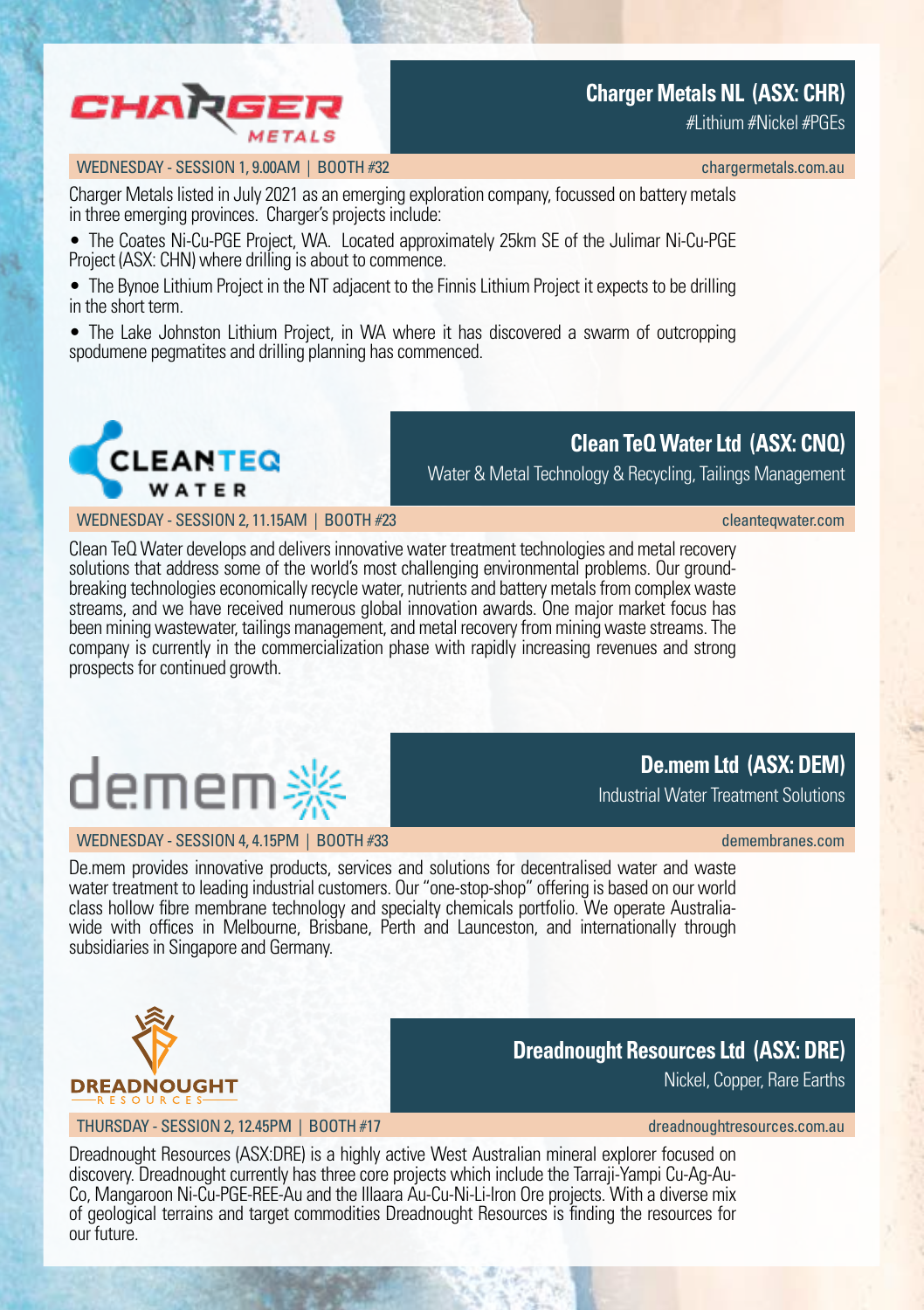### **EV Resources Ltd (ASX: EVR)**

#EV #GreenMetals #BatteryMetals

### evresources EXHIBITING ONLY | BOOTH #6 extraordio and the state of the state of the state of the state of the state of the state of the state of the state of the state of the state of the state of the state of the state of the state o

EV Resources Limited is a mineral exploration Company that owns and operates a strategically diversified portfolio of projects focused on electric vehicle and green technology metals. The Company's assets are located across the world and are highly prospective for lithium, copper and tin.



### **Firetail Resources Ltd (ASX: FTL)**

#BatteryMinerals #Lithium #Cobalt #Copper #Nickel

WEDNESDAY - SESSION 3, 2.15PM | BOOTH #38 [firetailresources.com.au](https://www.firetailresources.com.au/) firetailresources.com.au

Firetail Resources Limited listed in April 2022 in a spin-out from Gascoyne Resources. Firetail has a portfolio of prospective battery minerals projects in Western Australia and Queensland.

In Western Australia, the company focus is on the Yalgoo & Dalgaranga Lithium projects and the Paterson Copper & Gold project. The company also holds a strategic stake of 12% in Forrestania Resources Limited (ASX:FRS) with Lithium, Gold and Nickel projects. In Queensland, the company focus is on Mt Slopeaway Nickel-Cobalt-Manganese project.



### **Godolphin Resources Ltd (ASX: GRL)**

Rare Earths, Rare Metals, A Rare Opportunity

WEDNESDAY - SESSION 2, 11.30AM | BOOTH #20 [godolphinresources.com.au](https://godolphinresources.com.au/)

Godolphin Resources is focused on the development of projects containing critical minerals and green metals across its established tenement suite in central west NSW. We are concentrating efforts on the Narraburra JV, which will enable Godolphin to be a one stop shop for all of the new green technology materials in a well serviced region with established infrastructure.



### THURSDAY - SESSION 1, 9.30AM | BOOTH #27 GREEN COMPANY CONTROLLEDGE COMPANY Greentechmetals.com

### **GreenTech Metals Ltd (ASX: GRE)**

Green Energy Metals: Copper, Nickel, Zinc

**Island Pharmaceuticals Ltd (ASX: ILA)**

GreenTech Metals is an exploration and development company primarily established to discover, develop, and acquire Australian and overseas projects containing minerals and metals that are used in the battery storage and electric vehicle sectors. The Company's founding projects are focused on nickel, copper and cobalt in the underexplored West Pilbara and Fraser Range provinces. Both the Whundo copper-zinc project and the Ruth Well nickel-copper project in the West Pilbara have established resources with clear potential for growth through targeted exploration.



### **Antiviral therapeutics**

### WEDNESDAY - SESSION 4.4.30PM | BOOTH #19 [islandpharmaceuticals.com](https://www.islandpharmaceuticals.com/site/content/)

Solving Urgent Viral Disease Threats

Island (ASX: ILA) is a mid-clinical-stage drug repurposing company, focused on the topical area of antiviral therapeutics for infectious diseases.

Our lead asset is ISLA-101, a drug with a well- established safety profile, is being repurposed for the prevention and treatment of dengue2 fever and other mosquito (or vector) borne diseases. The Company is close to commencing a Phase 2a clinical trial in dengue-infected subjects.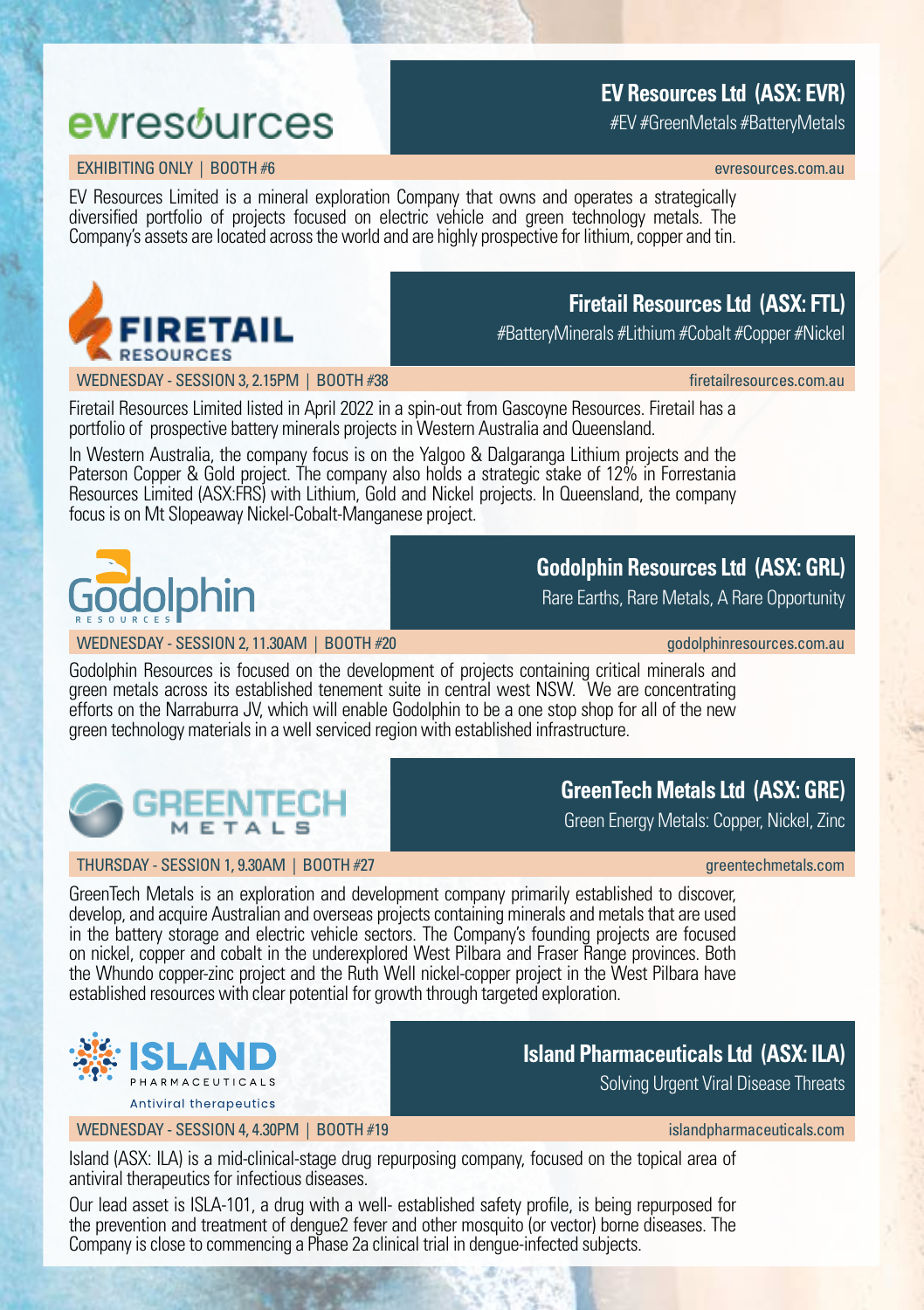

### **Little Green Pharma Ltd (ASX: LGP)**

#aworldofdifference #medicinalcannabis #transforminglives

### WEDNESDAY - SESSION 2, 12.00PM | BOOTH #30 little and the state of the state of the state of the state of the state of the state of the state of the state of the state of the state of the state of the state of the state of

Little Green Pharma - producing premium grade cannabis medicines to make a world of difference to patients around the globe.

Little Green Pharma is changing the world by producing pharmaceutical grade cannabis medicines to thousands of patients worldwide. LGP was the first producer and exporter in Australia and continues to lead the Australian and European medicinal cannabis markets.

Vertically integrated and geographically diverse, Little Green Pharma grows, manufactures and distributes its cannabis medicines from its production facilities in Australia and Denmark (EU). With revenue growth in Australia since 2018, LGP is now focused on rapid international market growth utilising its early mover advantage.



### **Living Cell Technologies Ltd (ASX: LCT)**

#biotech #parkinsonsdisease #health

WEDNESDAY - SESSION 4, 3.30PM | BOOTH #4 [lctglobal.com](https://lctglobal.com/)

Advancing Groundbreaking Parkinson's Disease Research.

Living Cell Technologies Limited (ASX:LCT) is an Australasian biotechnology company that is focused on discovering and developing novel treatments for debilitating conditions such as diabetes and Parkinson's disease.

LCT is listed on the Australian (ASX:LCT) and US (OTCQB:LVCLY) stock exchanges. The company is incorporated in Australia, with its operations based in Australia and New Zealand.



### THURSDAY - SESSION 2, 12.00PM | BOOTH #8 [marvelgold.com.au](https://marvelgold.com.au/) marvelgold.com.au marvelgold.com.au

Marvel Gold is a Mali-focused gold explorer with advanced gold exploration projects in Southern Mali. The Company's current focus is exploration at its Tabakorole Gold Project where it has defined a mineral resource of >1Moz with significant upside potential across the portfolio. High-grade gold intercepts continue to be returned at Tabakorole, whilst regionally, excellent results from the regional program include 2.01g/t Au from auger drilling at Kolondieba and multiple +1g/t Au soil results at Yanfolila.



### THURSDAY - SESSION 2.12.30PM | BOOTH #14 [matsa.com.au](https://www.matsa.com.au/) matsa.com.au matsa.com.au

Gold Exploration

Matsa Resources Limited is an ASX listed exploration and gold mining company operating south of Laverton in the north eastern goldfields of Western Australia.

The company is conducting a focused exploration drive at its flagship Lake Carey Project building on 553koz of gold resource to discover and develop minable ounces which can feed into a company owned and operated mill with the ability of transforming the company into a significant gold producer.

### **Marvel Gold Ltd (ASX: MVL)**

**Matsa Resources Ltd (ASX: MAT)**

#Gold #Mali #Tabakorole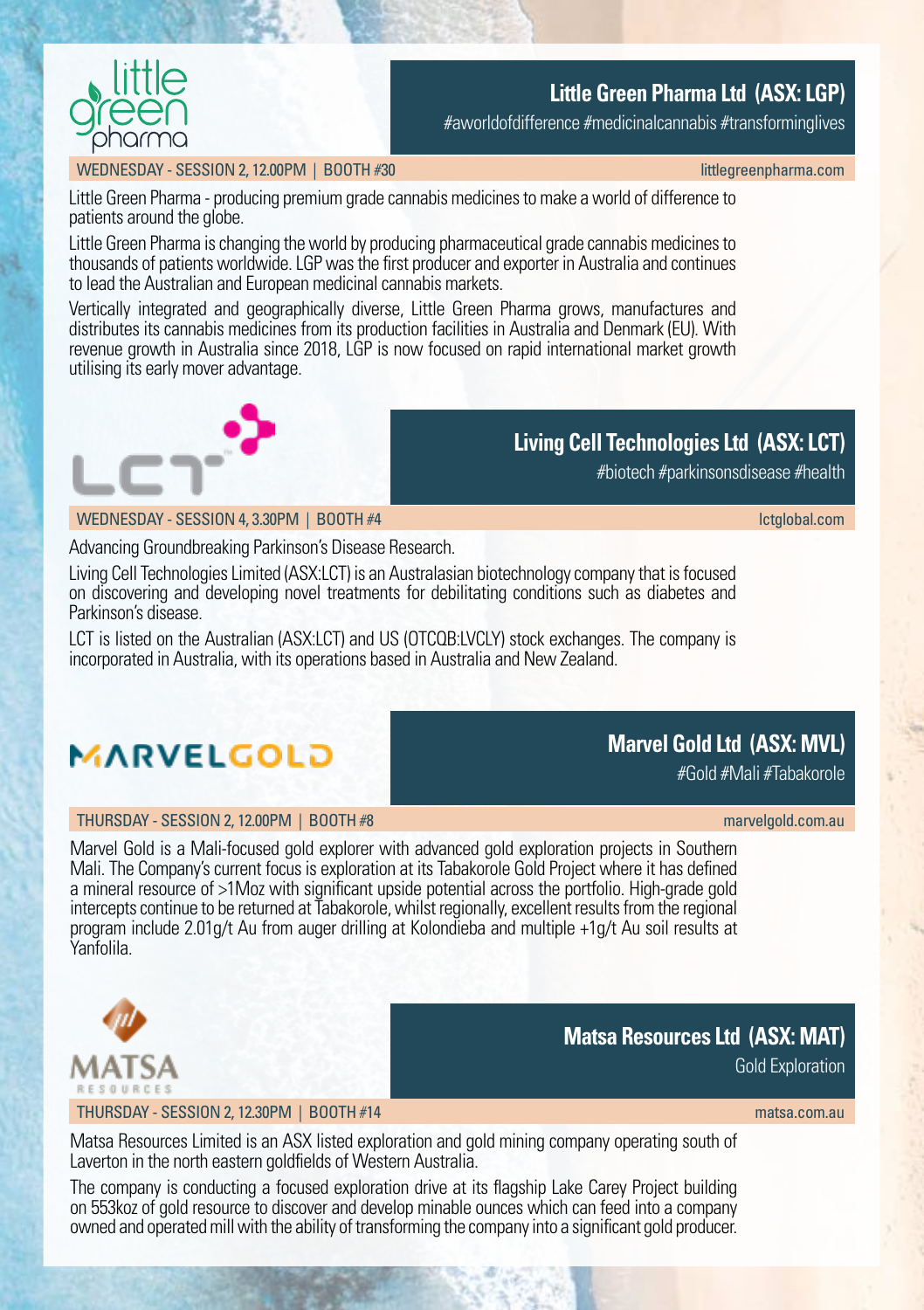

### **Medallion Metals Ltd (ASX: MM8)**

#Gold #Copper #MM8

WEDNESDAY - SESSION 1, 9.30AM | BOOTH #46

Since listing in March 2021, Medallion has completed over 46 kilometres of drilling at its highly prospective Ravensthorpe Gold Project in the southern goldfields of WA. A recent resource update increased project resources to 1.37Moz gold equivalent, comprised of 1.1Moz of gold and 50kt of copper metal. With another 20km of drilling already completed set to drive further resource growth in 2022, along with regional discovery success, Medallion is building critical mass to become a gold and copper miner at Ravensthorpe in the near future.



**Miramar Resources Ltd (ASX: M2R)**

Gold, IOCG, Ni-Cu-PGE

THURSDAY - SESSION 3, 2.45PM | BOOTH #49 [miramarresources.com.au](https://www.miramarresources.com.au/) miramarresources.com.au

Exploring for Gold, IOCG and Ni-Cu-PGE in Western Australia.

Miramar Resources is an active gold, IOCG and Ni-Cu-PGE exploration company with multiple projects across strategic landholdings in Western Australia. The Company's portfolio of projects has high potential for new discoveries and there is substantial upside with regular news flow from numerous exploration programs and further exploration success. Miramar aims to create shareholder value through discovery and the Board has a proven track record of successful discovery, development and production.



**My Foodie Box Ltd (ASX: MBX)**

Food & logistics business, Targets East Coast Expansion

WEDNESDAY - SESSION 3, 2.30PM | BOOTH #29 [myfoodiebox.com.au](https://www.myfoodiebox.com.au/) myfoodiebox.com.au

My Foodie Box (ASX:MBX) is a listed food technology and logistics business focused on preparing and delivering meal kits initially to customers in Western Australia with a vision to use its existing technology platform to expand its services and product offering on the eastern seaboard in second half of CY22 and in so doing becoming a broader, national e-commerce business.



**NeuroScientific Biopharmaceuticals Ltd (ASX: NSB)**

#EmtinB #neuroscience #alzheimers #multiplescerosis #glaucoma

THURSDAY - SESSION 2, 1.00PM | BOOTH #11 [neuroscientific.com](https://neuroscientific.com/)

NeuroScientific - Ready to Launch Phase I Trials for EmtinB

NSB (ASX:NSB) is a drug development company focused on developing peptide-based pharmaceutical drugs for the treatment of neurodegenerative conditions such as Alzheimers, Multiple Sclerosis and Glaucoma - all diseases with high unmet medical need. NeuroScientific's lead drug, EmtinBTM, is one of NuroScientific's portfolio of peptides which mimic the naturally occurring human protein, Metallothionein (MT-II). NeuroScientific is readying for initial Phase I in-human trials for EmtinBTM which are due to receive approvals during 1H CY 2022 with studies to commence shortly thereafter.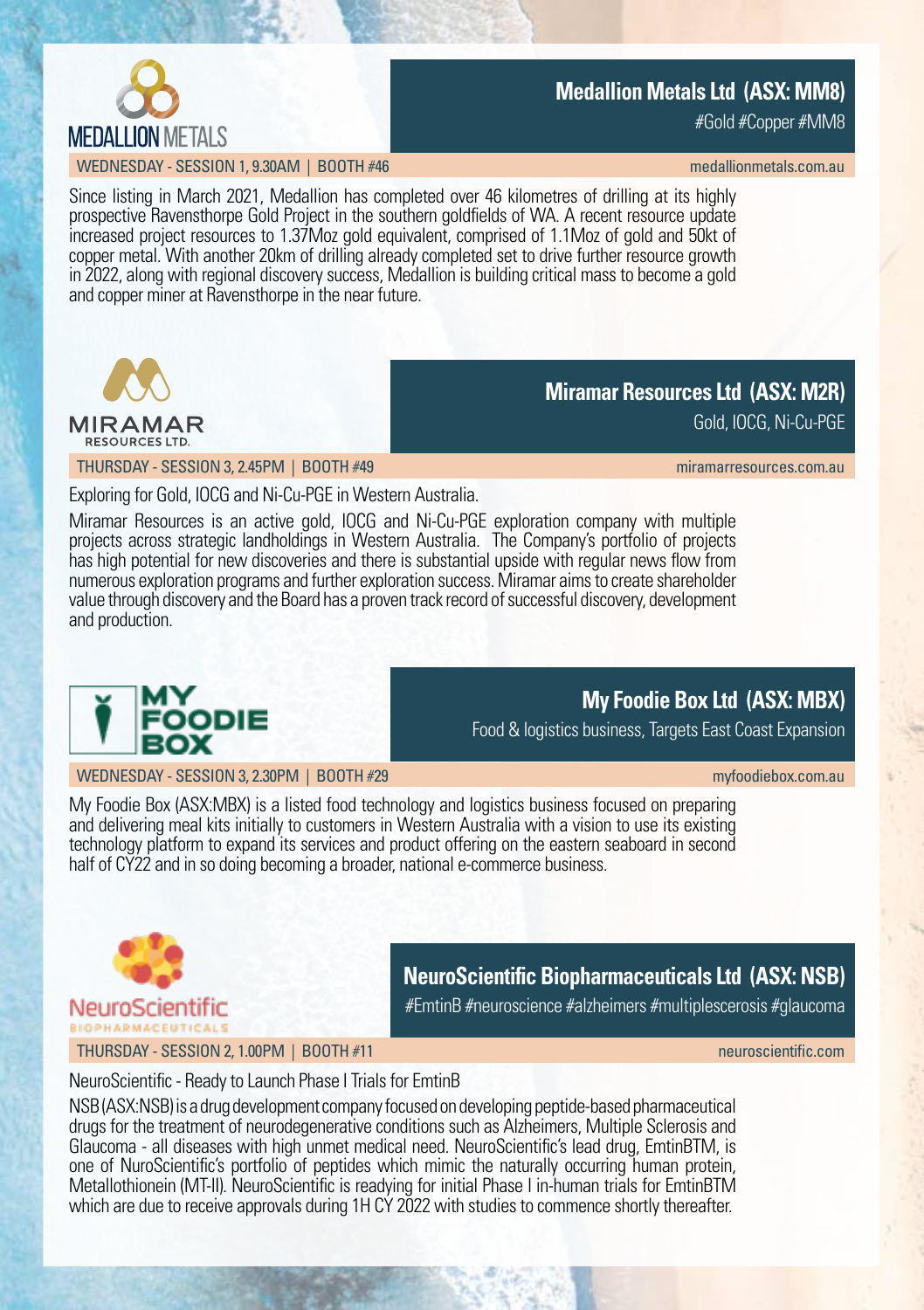

### **Neurotech International Ltd (ASX: NTI)**

#ASD #Cannabis #NTI

### WEDNESDAY - SESSION 2, 12.15PM | BOOTH #45

Neurotech International Limited is a biopharmaceutical company focused on the development and commercialisation of neurological solutions that improve quality of life. NTI's current focus is their world-first study utilising NTI164 (> 0.3% THC) in the treatment for paediatric Autism Spectrum Disorder (ASD). The Company is also focused on commercialising Mente, the world's first home therapy that is clinically proven to increase engagement and improve relaxation in autistic children with elevated Delta band brain activity.



### **Okapi Resources Ltd (ASX: OKR)**

Advanced High Grade Uranium Assets in North America

WEDNESDAY - SESSION 3, 2.00PM | BOOTH #2 [okapiresources.com](https://www.okapiresources.com/)

Okapi Resource's strategy is to become a new leader in North American carbon-free nuclear energy by developing a portfolio of high-quality uranium assets.

In the USA, the company holds the Tallahassee and Maybell projects in Colorado and the Rattler Uranium project in Utah.

Okapi has also acquired several exploration assets in the world's premier uranium district, the Athabasca Basin in Canada.



THURSDAY - SESSION 3, 2.15PM | BOOTH #9 [omniametals.com.au](https://omniametals.com.au/)

**Omnia Metals Group Ltd (ASX: OM1)**

#Silver #Copper #PGE

Omnia Metals Group is a mineral expolartion company focused on exploring for future facing commodities used in advanced technologies, with a focus on nickel, copper and platinum group elements. Omnia's primary focus is 1,305km<sup>2</sup> of tenure in the highly Ord Basin Project, which is situated in a rapidly emerging district prospective for Norilsk-style nickel-copper-PGE and stratigraphic copper mineral systems. The Company recently recieved high-grade rock chip samples collected from the Ord Basin Project with a maiden drilling campaign planned for H2 2022.



### **Openn Negotiation Ltd (ASX: OPN)**

Buy & Sell Property Online, With More Transparency

THURSDAY - SESSION 1, 9.45AM | BOOTH #37 [openn.com](https://www.openn.com/en-au/)

Openn is a transactional tool used by real estate agents to facilitate more transparent property sales. It keeps all stakeholders informed about property negotiations through their device in real time, allowing them to make confident decisions about buying or selling.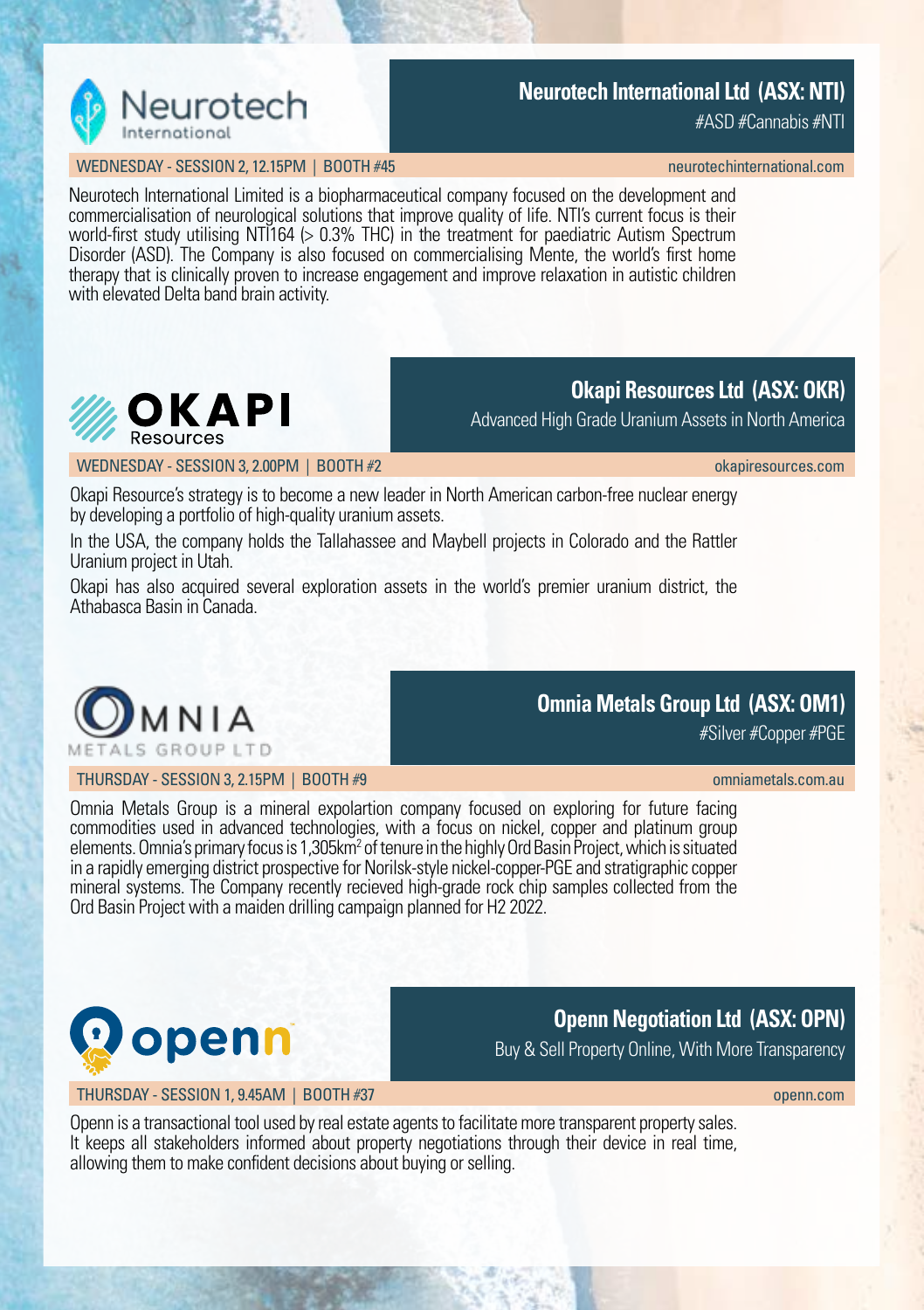### **Platina Resources Ltd (ASX: PGM)**

#Gold #Scandium

**QEM Ltd (ASX: QEM)**

### WEDNESDAY - SESSION 1, 9.45AM | BOOTH #1 [platinaresources.com.au](https://platinaresources.com.au/) platinaresources.com.au

**PLATINA** 

Platina Resources is targeting gold deposits at Challa, Mt Narryer and Xanadu in Western Australia.

Platina also holds the Platina Scandium Project in New South Wales, one of the world's largest and highest-grade scandium deposits.

The company's exploration focused investments which include Blue Moon Zinc Corporation, Major Precious Metals, Nelson Resources Limited and Alien Metals offer additional significant value upside.

QEM Limited is a Queensland company developing a critical minerals project utilising innovative and sustainable energy solutions. QEM's Vanadium and Oil resources at its flagship Julia Creek Project will help build Australia's sovereign capability. High purity Vanadium will help meet increasing demand for critical battery metals for safe, long-lasting large scale battery systems while also playing a key role in decarbonising the steel and construction industry. Low-sulphur diesel production will provide security to local industry.

### **Race Oncology Ltd (ASX: RAC)**

#Oncology #Cancer #PrecisionOncology #BreastCancer

#vanadium #criticalminerals #renewables #queensland

### **ResApp Health Ltd (ASX: RAP)**<br>
Instantly diagnose & manage respiratory disease using only a smartphone 8 L T H

### THURSDAY - SESSION 3.3.15PM | BOOTH #47 [resapphealth.com.au](https://www.resapphealth.com.au/) resapphealth.com.au

We provide point of care diagnostic solutions for telehealth that are easily integrated into existing platforms. ResAppDx is CE Marked in Europe and TGA approved in Australia. We are also developing the world's first instant screening test for COVID-19. In April 2022, ResApp Health received a takeover offer from Pfizer by way of a Scheme of Arrangement and has entered into a Research & Development License Agreement.

### **RACE** ONCOLOGY WEDNESDAY - SESSION 1.10.15AM | BOOTH #24 [raceoncology.com](https://www.raceoncology.com/) | control and the control of the control of the control of the control of the control of the control of the control of the control of the control of the control of

Race Oncology is a precision oncology company with a Phase 2/3 cancer drug called Zantrene. Zantrene is a potent inhibitor of the Fatso  $/$  Fat mass and obesity associated (FTO) protein, and overexpression of FTO has been shown to be the genetic driver of a diverse range of cancers. Race has also discovered that Zantrene protects from anthracycline-induced heart damage, while in tandem acting with anthracyclines and proteasome inhibitors to improve their ability to target breast cancer. Race also has compelling clinical data for Zantrene as a chemotherapeutic agent and is in clinical trial in Acute Myeloid Leukaemia (AML).







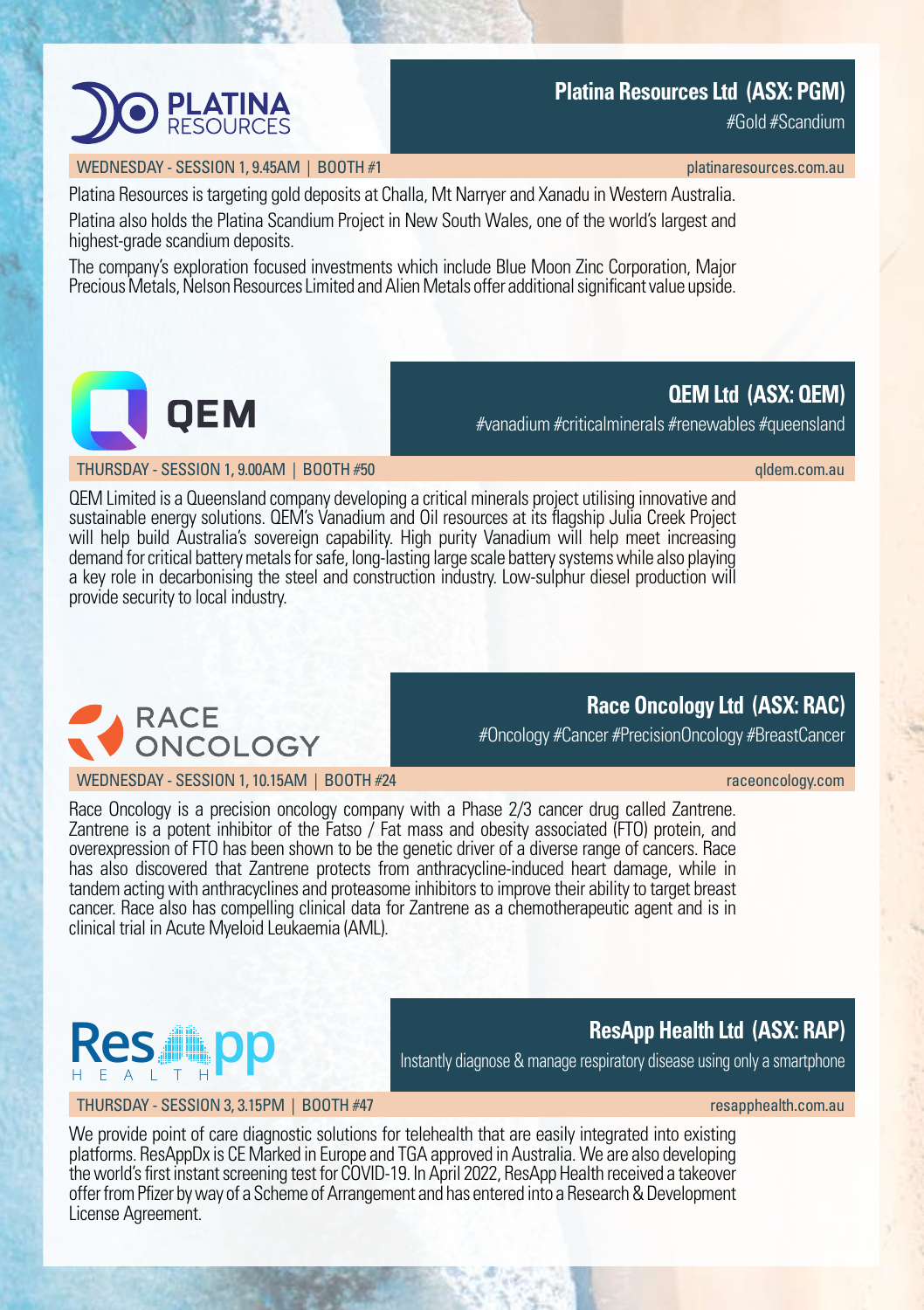

### **Rincon Resources Ltd (ASX: RCR)**

#WA #Copper #Gold

### WEDNESDAY - SESSION 3.1.30PM | BOOTH #43 [rinconresources.com.au](https://www.rinconresources.com.au/) rinconresources.com.au

Rincon Resources is a copper and gold exploration company with three highly prospective 100%-owned projects in Western Australia.

The Company's flagship project is the South Telfer Copper-Gold Project, located just 12km from the world-class Telfer Gold Mine, where it is building on it's early drilling success with its phase 2 drilling campaign well underway targeting strike and depth extensions to the Hasties Prospect.

The Company is also exploring for IOCG deposits at its Kiwirrkurra Copper-Gold Project in the West Arunta region of Western Australia, where it plans to commence fieldwork at the Pokali Prospect during the second half of 2022.



### **Sayona Mining Ltd (ASX: SYA)**

Powering the World's Clean Energy Revolution

WEDNESDAY - SESSION 2, 12.30PM | BOOTH #3 [sayonamining.com.au](http://www.sayonamining.com.au/) sayonamining.com.au

**SensOre Ltd (ASX: S3N)** AI-targets, Lithium, Gold

Sayona Mining Limited (ASX:SYA; OTCQB:SYAXF) is powering the world's clean energy revolution with our leading lithium resource base in North America.

In Québec, Canada, Sayona's assets comprise the North American Lithium operation together with its emerging Authier and Tansim lithium projects. Sayona also holds a 60% stake in the Moblan Lithium Project in northern Québec, centre to its expanding northern hub.

In Western Australia, the Company holds a large tenement portfolio in the Pilbara region prospective for gold and lithium.



WEDNESDAY - SESSION 4, 3,45PM | BOOTH #28 [sensore.com](https://sensore.com/) sensore.com sensore.com sensore.com

SensOre aims to become the top performing global minerals targeting company in the world through deployment of big data, AI/machine learning technologies and geoscience expertise. SensOre has developed proprietary AI-enhanced technology designed to advance the way companies integrate, interrogate and analyse geoscience data and increase the potential for mineral discovery. SensOre's unique business model provides multiple pathways to value realisation.



### THURSDAY - SESSION 1, 10.00AM | BOOTH #7 stone horse in the stone [stonehorseenergy.com](https://stonehorseenergy.com/)

### **Stonehorse Energy Ltd (ASX: SHE)**

#Oil #Gas #Jewell

Stonehorse Energy is an oil and gas exploration and production company with working interests in producing oil and gas wells in the USA and Australia. The Company's strategy is to invest at the well level in development / production wells with a high probability of success. In 2022, Stonehorse participated in the drilling of the Jewell well in the US, which achieved payback within six months and is now a significant cashflow generator for the Company, allowing it to invest in higher potential wells.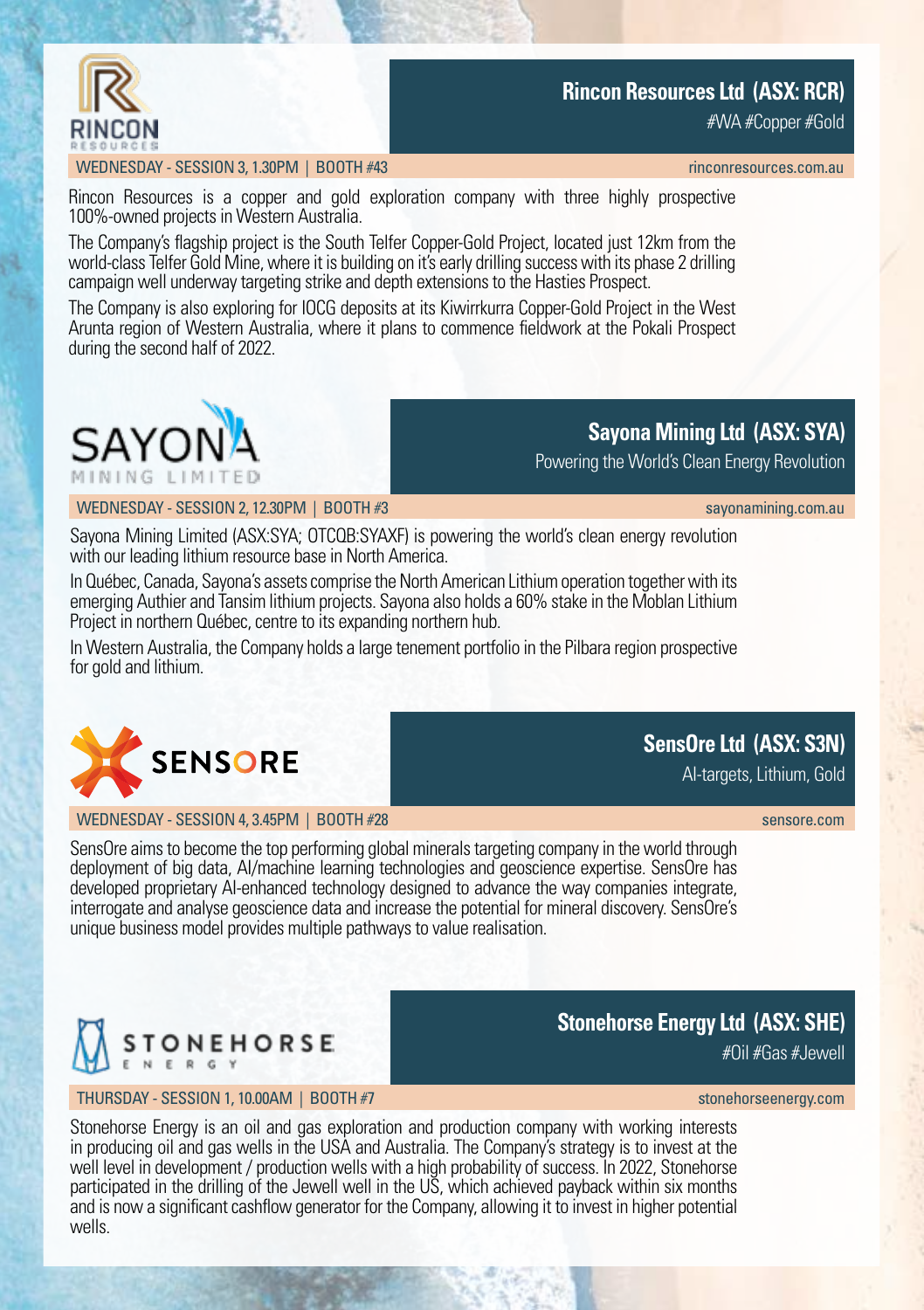

### **Sunshine Gold Ltd (ASX: SHN)**

Gold, Copper, Queensland Exploration

### WEDNESDAY - SESSION 1, 9.15AM | BOOTH #16 [shngold.com.au](http://www.shngold.com.au/) shngold.com.au shngold.com.au shngold.com.au

Sunshine Gold is a Queensland focussed gold-copper-rare earths explorer with four key projects. A shallow 118koz Au Resource with excellent upside potential has been defined at the Triumph Gold Project. A porphyry Cu-Au-Aq-Mo porphyry discovery and the delineation of a large REE system highlight work at Ravenswood West. Early work continues at Investigator and Hodgkinson.



### THURSDAY - SESSION 2, 11.15AM | BOOTH #39 [tamboran.com](https://www.tamboran.com/) | tamboran.com | tamboran.com | tamboran.com | tamboran.com

#Beetaloo #NT #Gas

**Tamboran Resources Ltd (ASX: TBN)**

Tamboran Resources is a natural gas company focused on supporting the Net Zero energy transition by developing low-CO2, unconventional gas resources in the Northern Territory of Australia. The Company's assets include a 25% working interest in EP 161 and a 100% working interest in EP 136, which are both located in the Beetaloo Sub-basin in the Northern Territory, Australia. The development of the Core Beetaloo, via a JV pipeline partnership with Jemena will allow Tamboran to access Asian LNG and East Coast Australian gas markets. Tamboran plans to spud the high impact Maverick 1H well within EP 136 during the third quarter of 2022.



### **Tambourah Metals Ltd (ASX: TMB)**

Gold, Lithium, Ni-PGEs, Advanced Exploration

THURSDAY - SESSION 2, 12.15PM | BOOTH #26 [tambourahmetals.com.au](https://tambourahmetals.com.au/) tambourahmetals.com.au

Tambourah Metals Ltd has recently completed the maiden drill program at the Tambourah Gold and Lithium project. The Company proposes to drill in the Q3 at Cheela the advanced gold project west of Paraburdoo. TMB has expanded the battery metals portfolio adding 2 projects for Lithium and Gold exploration at Russian Jack and in Nullagine in the East Pilbara. Cheela Drill targeting and surveys are in progress exploring for NI-PGEs at the Achilles Project (NE Goldfields) and the Julimar Nth(SW Region). With advanced Gold Projects and an eye for critical minerals in their Portfolio, Tambourah Metals has started 2022 with an ambitious and exciting exploration year ahead.



**Taruga Minerals Ltd (ASX: TAR)**

Diversified Copper & Rare Earth Elements

Taruga Minerals Ltd (ASX:TAR) operates a large portfolio of exploration projects in South Australia and Western Australia. Taruga's core focus is on its 100% owned South Australian copper projects, which cover ~3,500km<sup>2</sup>. High-grade copper and ionic clay REE's have recently been discovered at Taruga's Mt Craig Project, where focussed drilling is set to commence in July 2022.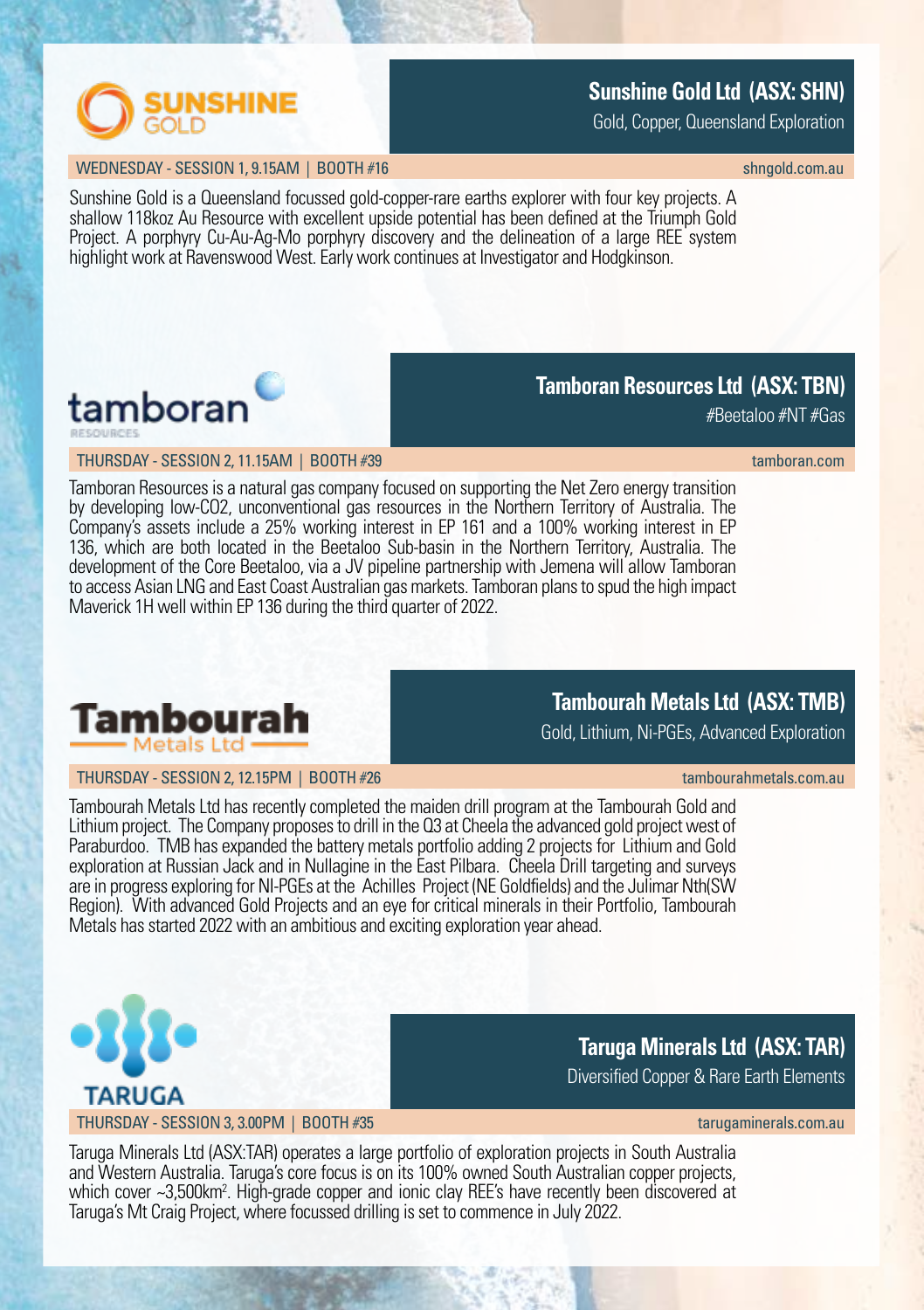

### **Technology Metals Australia Ltd (ASX:TMT)**

#Vanadium #VRFB #MTMP

### THURSDAY - SESSION 2, 11.45AM | BOOTH #41 the second second second second second second second second second second second second second second second second second second second second second second second second second s

Technology Metals Australia is developing one of the most advanced vanadium projects in the world, the Murchison Technology Metals Project. Vanadium is a critical mineral used in long duration batteries and in the defence industry.

Supported by major shareholders including Resource Capital Funds and led by a team of project builders, the company is aiming to make a Decision to Mine by late 2022.



### **Thomson Resources Ltd (ASX: TMZ)**

#TMZ #Silver #Queensland

WEDNESDAY - SESSION 1, 10.00AM | BOOTH #42 [thomsonresources.com.au](https://www.thomsonresources.com.au/) thomsonresources.com.au

Thomson Resources is dedicated to developing a silver focused package of mineral projects within Queensland and New South Wales, Australia. Thomson is targeting, in aggregate, a mineral inventory available to a central processing facility equating to 100 million ounces of silver equivalent within the New England Fold Belt portfolio. Currently the Company has a combined MRE of 40.2 Moz silver equivalent for the Texas District and Conrad Project, with Webbs MRE to be issued shortly. The Company is also progressing exploration activities within the Lachlan Fold Belt in NSW where an earlier stage tin and gold Hub & Spoke centralised processing strategy is being developed.



WEDNESDAY - SESSION 3, 2.45PM | BOOTH #22

### **Venture Minerals Ltd (ASX: VMS)**

Targeting ESG Tin Production

In northwest Tasmania, Venture Minerals has refocused its approach to developing the Mount Lindsay Tin-Tungsten Project, commencing an Underground Feasibility Study, and the Riley Iron Ore Mine is prepared for a quick restart should the market conditions become favourable. In Western Australia, Chalice has commenced drill testing on recently defined 11 new EM anomalies on 'Julimar lookalike' target at the South West Nickel-Copper PGE Project. Downhole EM delineates large conductor under high grade Zinc-Copper-Gold drill intersections at Golden Grove North and with the acquisition of a highly prospective tenure at the Kulin Project, Venture has effectively doubled its portfolio.



### **Yandal Resources Ltd (ASX: YRL)**

A Gold Discovery Company Focussed in WA's Goldfields

WEDNESDAY - SESSION 2, 11.00AM | BOOTH #21 [yandalresources.com.au](https://www.yandalresources.com.au/) yandalresources.com.au

Yandal Resources Limited is focussed on discovery of large gold deposits in belts of proven prospectivty in the Western Australian Goldfields. Our strategy is to identify areas with high potential for discovery where past exploration has not been undertaken or has been ineffective due to the use inappropriate techniques.